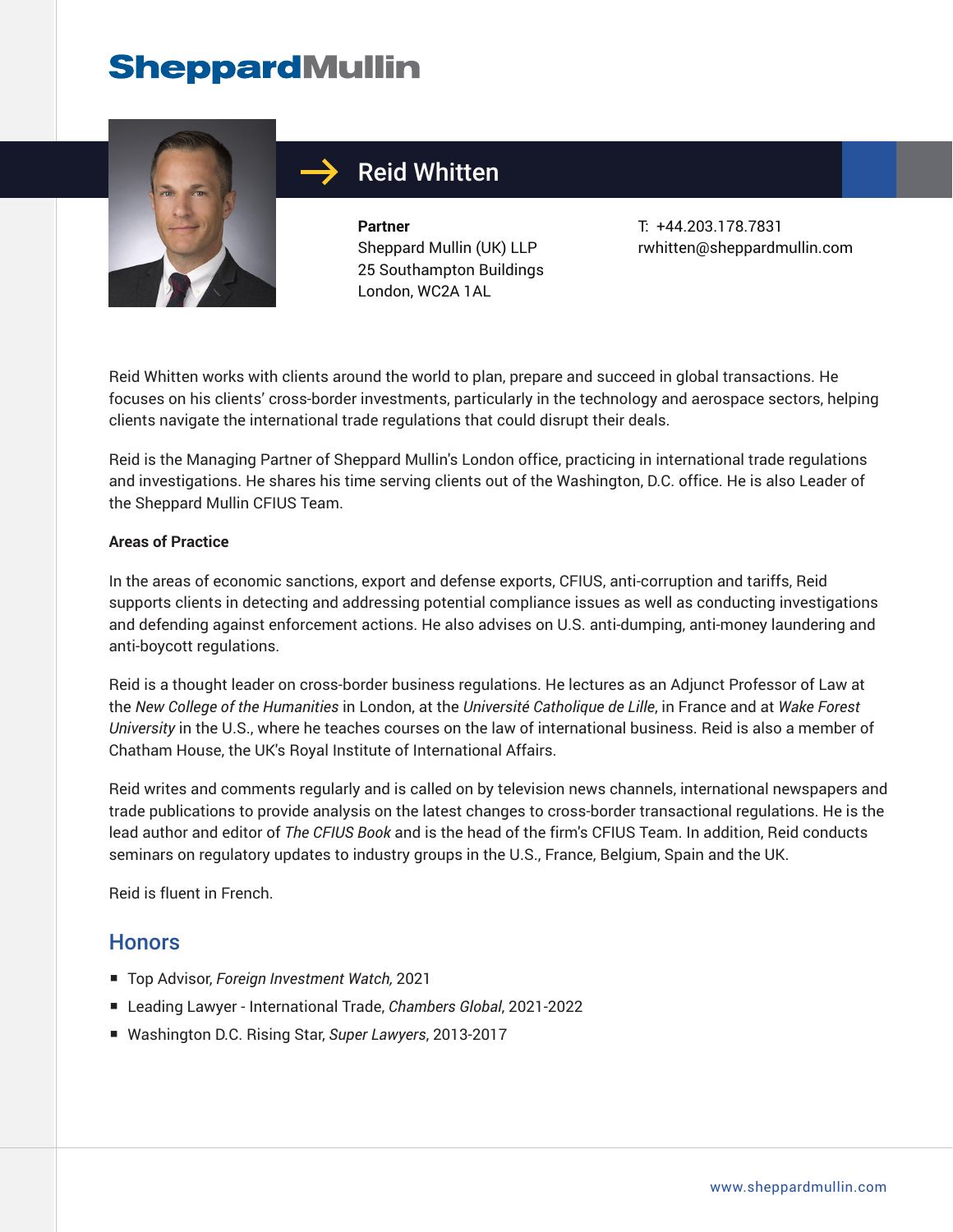### **Experience**

#### **Representative Experience:**

*U.S. Sanctions*

- Advised on completion of €500 million deal between EU security service provider and Iranian airport authorities for security services at Iranian airports in compliance with post-JCPOA sanctions
- Advised Italian finance and insurance bank on compliance with U.S. sanctions on Iran, Sudan and Russia
- Represented Nordic petrochemical company before the Department of Treasury and Department of Commerce with respect to ongoing projects in Iran caught in new U.S. regulations
- Advised Swiss aircraft and transportation service company with respect to managing Russian clients
- Investigated and defended Korean multinational bank in OFAC enforcement action related to Iranian accounts and obtained a decision of no criminal penalties
- Counseled multinational engineering firm on pipeline project in joint venture with Russia
- Designed compliance measures for satellite communications company to provide services to ships entering territorial waters of sanctioned countries
- Advised on successful acquisition by non-U.S. company of Singapore entity with Iranian supply chain in compliance with applicable U.S. regulations
- Performed compliance investigation for U.S. private equity company acquiring ownership of non-U.S. energy company with interests in Iran
- Designed in-house compliance capabilities for U.S. investment services company for its global web-based offerings

#### *White Collar Defense and Litigation*

- Defended U.S. multinational energy company in FCPA investigation by U.S. Justice Department (DOJ) and Securities and Exchange Commission (SEC) as well as foreign authorities
- Defended U.S. electronics distributor in enforcement action by U.S. Attorney's Office for Middle District of Florida resulting in civil disposition with no criminal charges
- Defended software company in investigation of sales to Iran under U.S. sanctions and export control regulations
- Led the internal investigation for a global bank into its OFAC sanctions compliance practices and defended against enforcement actions by DOJ, OFAC, SDNY and U.S. bank regulatory authorities
- Advised on the defense of FCPA investigation of Fortune 100 U.S. agricultural products company related to bribery allegations on three continents

#### *CFIUS*

- Represented French conglomerate on a €850 million strategic acquisition of a U.S. renewable energy company
- Represented UK defense manufacturer in acquisition of California aerospace company in two-stage transaction delaying trigger of mandatory CFIUS declaration filing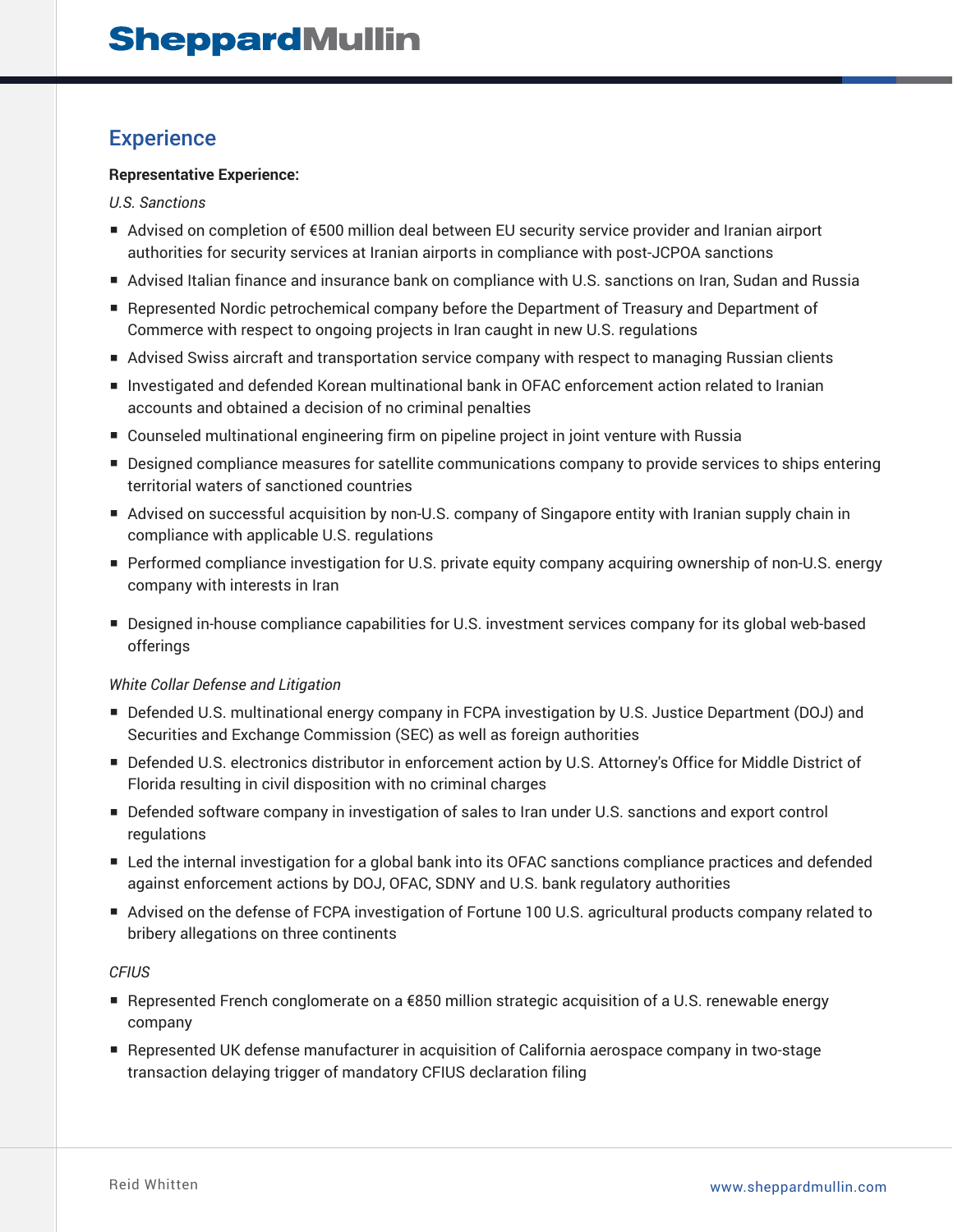- Represented seller in auction sale of assets including real property proximate to U.S. Naval Base
- Coordinated with Sheppard M&A team to provide prospective advice on the CFIUS risk of dozens of prospective deals pre- and post-FIRRMA
- Represented French investors in acquisition of U.S. manufacturers of deep sea exploration and naval search and rescue equipment
- Represented seller in sale to Indian computing equipment manufacturer and obtained CFIUS clearance on behalf of both parties
- Represented U.S. entity in CFIUS submission in connection with sale to non-U.S. investment fund of critical infrastructure assets

#### *Tariffs, Trade and Customs*

- Appeared with clients before U.S. Trade Representative committee on the imposition of Section 301 tariffs to present their cases for exemption from the tariffs
- Advised several U.S. manufacturers on submitting comments on and requesting exemptions from the imposition of Section 301 tariffs on products and components from China
- Successfully represented a U.S. manufacturer to the Korean Customs Service and obtained preferential treatment in Korea for that company's products under the Korea U.S. Free Trade Agreement
- Represented U.S. and Canadian petroleum shippers, natural gas shippers and pipelines in discussions with U.S. Customs and U.S. Census on regulatory interpretations

#### *Foreign Corrupt Practices Act*

- Represented U.S. energy company in a multi-national anti-bribery and FCPA investigation conducted in coordination between U.S. and Ghanaian authorities
- Defended U.S. energy company in FCPA investigation by U.S. Justice Department (DOJ) and Securities and Exchange Commission (SEC)
- Conducted internal investigation of FCPA red flag reports related to sales by U.S. oil field equipment manufacturer from its agent in South America
- Designed FCPA and Chinese anti-corruption compliance program for the Chinese operations of U.S. Fortune 100 electronics company
- Advised on internal FCPA investigation of Fortune 100 U.S. agricultural products company related to bribery allegations on three continents
- Counseled non-U.S. automotive company on developing and implementing compliance program and training

#### *Export Controls*

- Applied for and obtained one of the first export licenses under revised sanctions regulations that permitted a U.S. company to send good to Cuba to support a clean-water initiative in that country
- Completed a company-wide ITAR compliance audit for the U.S. facilities of a global materials manufacturer and obtained a closed matter with no penalty or further action from The Directorate of Defense Trade Controls (DDTC)
- Executed an ITAR review for a U.S. aerospace and defense manufacturer, integrating the compliance policies of two merged companies and reporting to regulators on the same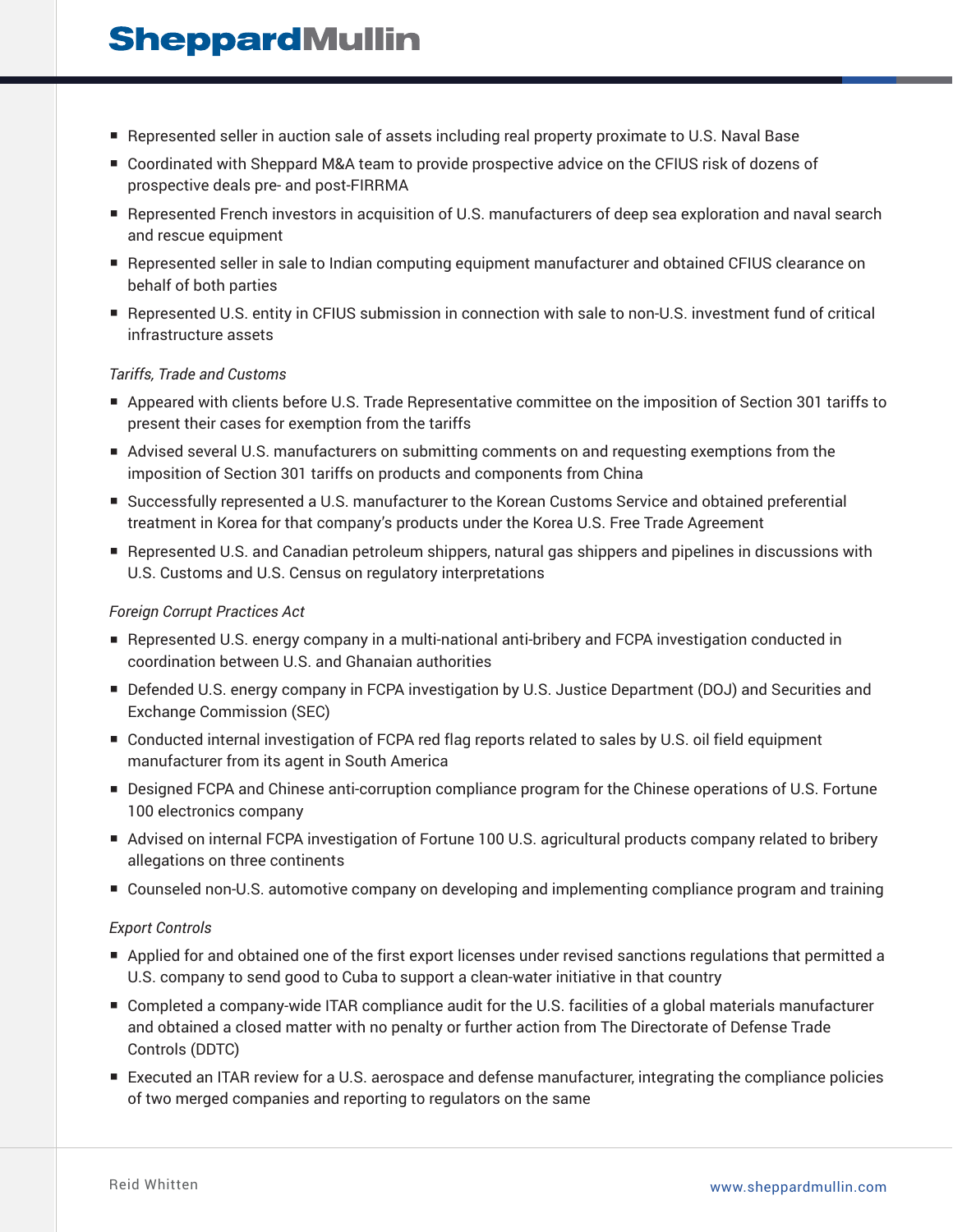- Completed a review of EAR control compliance for a second-market microchip distributor pursuant to an FBI subpoena and negotiated closure of the investigation with significant reduction in penalties as a result of compliance improvements and cooperation
- Represented major U.S. consulting firm in internal investigation relating to the inadvertent export of controlled technical data
- Counseled Fortune 100 aerospace company concerning civilian and military export control matters, including controls relating to encryption and composites
- Represented non-U.S. multinational chemical manufacturer in obtaining licenses for the export of controlled chemicals for medical research
- Advised multiple U.S. research universities on technology and deemed export issues related to non-U.S. campuses, students and faculty
- Represented global automotive company establish and deploy export compliance processes, agreement language and training to U.S. and non-U.S. personnel
- Defended U.S. electronics distributor in enforcement action by U.S. Attorney's Office for Middle District of Florida resulting in civil disposition with no criminal charges
- Represented Non-U.S. multinational manufacturer obtain licenses under ITAR for sharing controlled technical data to produce protective equipment for the U.S. military

#### *Litigation and Other*

- Prepared a petition for certiori to the U.S. Supreme Court for a suit to protect the civil rights of immigrant detainees
- Defended the District of Columbia in a civil suit against 32 DCPD officers for damages related to the service of a warrant on a murder suspect
- Defended the District of Columbia in a civil suit against doctors at public hospitals who had performed free clinic care for patients underserved areas
- Served as judicial clerk for the U.S. District Court for the Western District of Virginia

#### *Pro Bono*

■ Represented the widows of U.S. veterans in efforts to obtain benefits from the U.S. Veterans Administration

### Articles

- CFIUK? The UK Brings Heavier Scrutiny to its Foreign Investment *World Export Control Review*, 11.2020
- Perspectives: Organisational Integrity as a New Approach To Compliance *Risk & Compliance*, 10.2019
- Growth In Global Export Controls Could Harm Tech Industry *Law360*, 09.04.2019
- A Wave of Export Regulation to Hit US Technologies *Risk & Compliance*, April-June 2019 issue
- U.S. to Streamline Small Arms, Ammo Export Regulations *National Defense*, 01.09.2019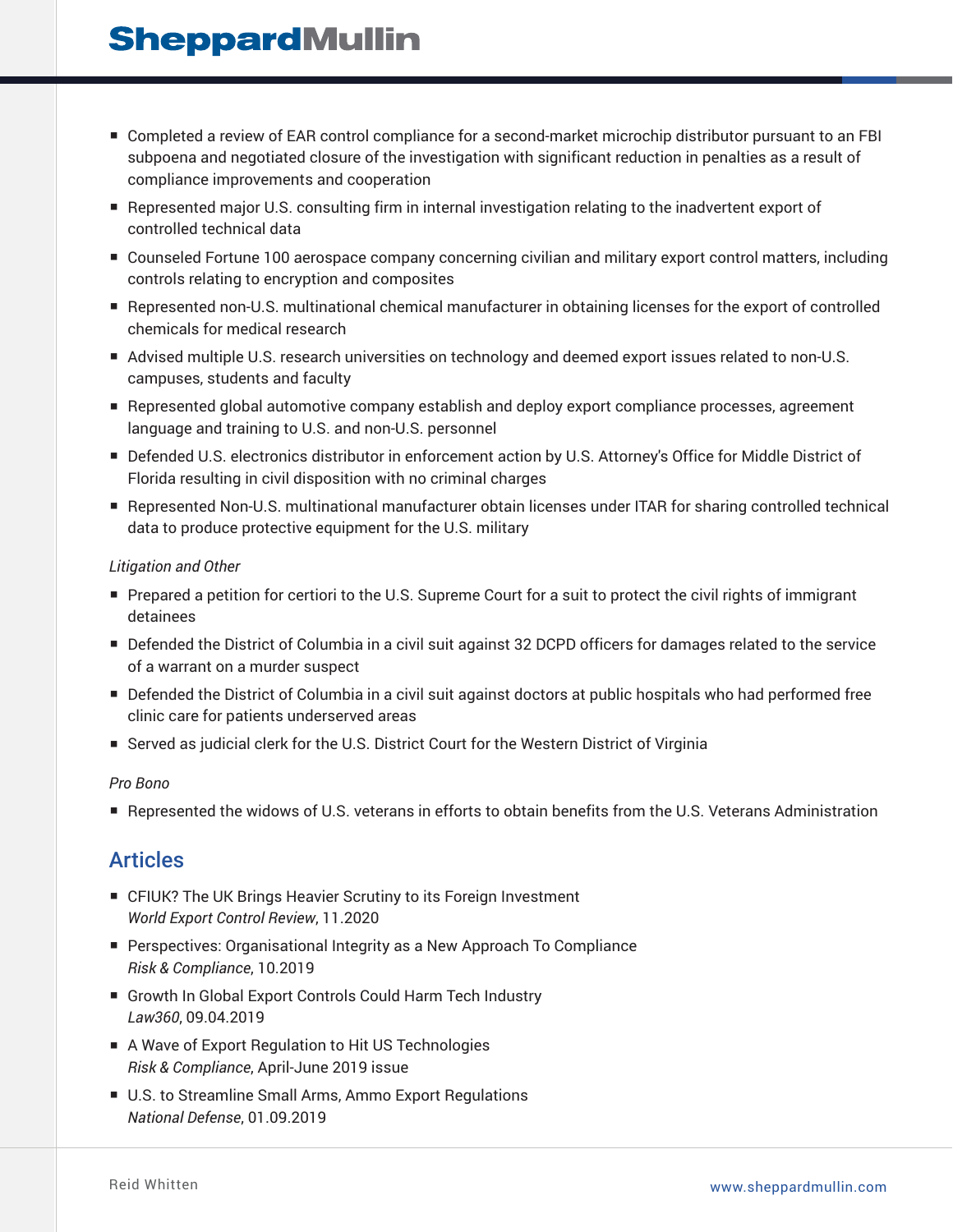- EU Blocking Statutes, Iran Sanctions, and the Businesses Caught in Between *World Export Control Review*, 09.2018
- Why CFIUS Intervened In Broadcom's Bid For Qualcomm *Law360*, 03.20.2018
- Movements Without Motion In Russian Sanctions Policy *Law360*, 02.09.2018
- Sheppard Mullin Discusses the Future of CFIUS After Proposed Reforms *Columbia Law School's Blue Sky Blog*, 01.22.2018
- Predicting the Unpredictable: Foreign Investment Under the Trump Administration *The National Law Review*, 03.16.2017
- Foreign Investment Under Trump Administration *The National Law Review*, 03.15.2017
- The Undoing Project Why NAFTA Can't be Undone, but Can be Re-Done *The National Law Review*, 01.13.2017
- The Table Flip: Trump, the Iran Nuclear Deal, and American Business *The National Law Review*, 12.07.2016
- Those Three Little Words: OFAC's Subtle Language Shift Could Create Sweeping Change on Iran Investment *National Law Review*, 10.11.2016
- Layover in Tehran: United States Authorizes Carriers to Land Civil Aircraft in Iran *The National Law Review*, 08.17.2016
- New Business Opportunities in Iran Can You Bank on It? *Financier Worldwide*, 06.2016
- The Morning After: Waking up to Brexit and Its Impact on Your Business *The National Law Review*, 06.24.2016
- Europe Opens Routes for Sanctioned Iran Airline: Flying the Too-Friendly Skies? *The National Law Review*, 06.09.2016
- New Business Opportunities in Iran! But Who Will Be Your Banker? Non-U.S. Banks Hesitant to Process Lawful Iran Transactions…and for Good Reason *The National Law Review*, 04.20.2016
- EU-US Privacy Shield: Brace Yourself . . . or Maybe Not *The National Law Review*, 03.04.2016
- The Day of North Korea Sanctions: the UN Imposes the Toughest North Korea Sanctions Yet While OFAC and State Designate More North Korean Entities *The National Law Review*, 03.03.2016
- US and EU Iran Sanctions Lifted: How to Proceed in Aviation Sector? *The National Law Review*, 01.20.2016
- Trans Pacific Partnership and Auto Industry: Will Six Thousand Pages Pave Way for Increased Exports? *The National Law Review*, 11.12.2015
- Keep Your Frenemies Close: Proposed China Sanctions and the Price of Escalation *The National Law Review*, 09.18.2015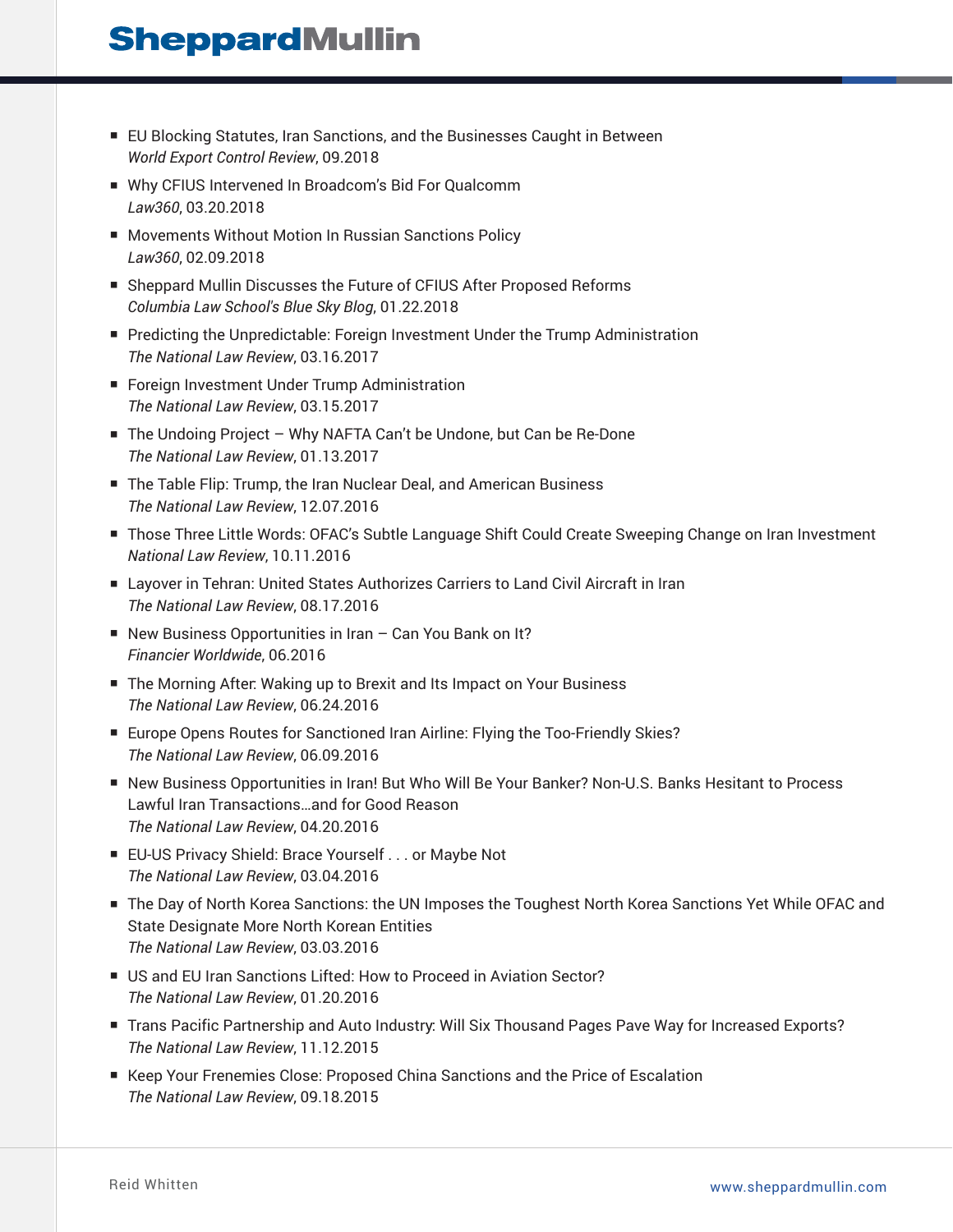- Implementation Day: Do the Rules Let You Play in the New Ballgame for Business in Iran? *The National Law Review*, 07.16.2015
- They Grow Up So Fast: Alstom and the UK Bribery Act at Five Years *The National Law Review*, 05.20.2015
- The Broader Problem: European Bank Creates an Easy Catch for the Long Arm of U.S. Jurisdiction *The National Law Review*, 04.01.2015
- Read the Directions Carefully Before Playing: State Department Releases Military Drone Export Guidance *The National Law Review*, 03.05.2015
- Change Your Entire Energy Export Policy Using This One Weird Trick! BIS "Clarifies" Short Supply Controls to Make Oil Exporting Easier *The National Law Review*, 01.15.2015
- Charting A New Course for Cuba re: Diplomatic Relations with Cuba *The National Law Review*, 12.17.2014
- ECR Episode XI: Rewriting the Guide to the Galaxy Satellites Passed to Commerce Control *The National Law Review*, 11.06.2014
- Bulletin: Commerce Department Statistics on the First Year of Export Control Reform *The national Law Review*, 10.16.2014
- ECR Episode IX: The Export Control Reform Turns One What are Your Plans for the Big Celebration? *The National Law Review*, 10.09.2014
- Shelter from the Coming Storm: Anti-Corruption Compliance in European Public Procurement *The National Law Review*, 07.15.2014
- BNP Paribas and La Résistance: Why Compliance is Not Capitulation and Cooperation Could Save an Economy - France *The National Law Review*, 06.13.2014
- ECR Episode IX The Next Wave of Export Control Reform Takes Effect on July 1, 2014, Serving up the Third Round *The National Law Review*, 06.13.2014
- Just the TTIP (Transatlantic Trade and Investment Partnership): A Review of the Transatlantic Partnership Agreement One Year After It Is Introduced to America *The National Law Review*, 02.06.2014
- Government Procurement: November and December 2013 and January 2014 Federal Register Update *The National Law Review*, 01.22.2014
- ECR (Export Control Reform) Episode VIII: New Rules for the New Year *The National Law Review*, 01.08.2014
- Co-authored chapter, "U.S. Export Controls and the Cloud" Cloud Computing Legal Deskbook, 2013 Edition, Thomson Reuters Westlaw *Thomson Reuters Westlaw*, 11.2013
- Export Control Reform (ECR) Series Episode VII: Livin' in a Materials World Changes to US Munitions List Category XIII *The National Law Review*, 11.16.2013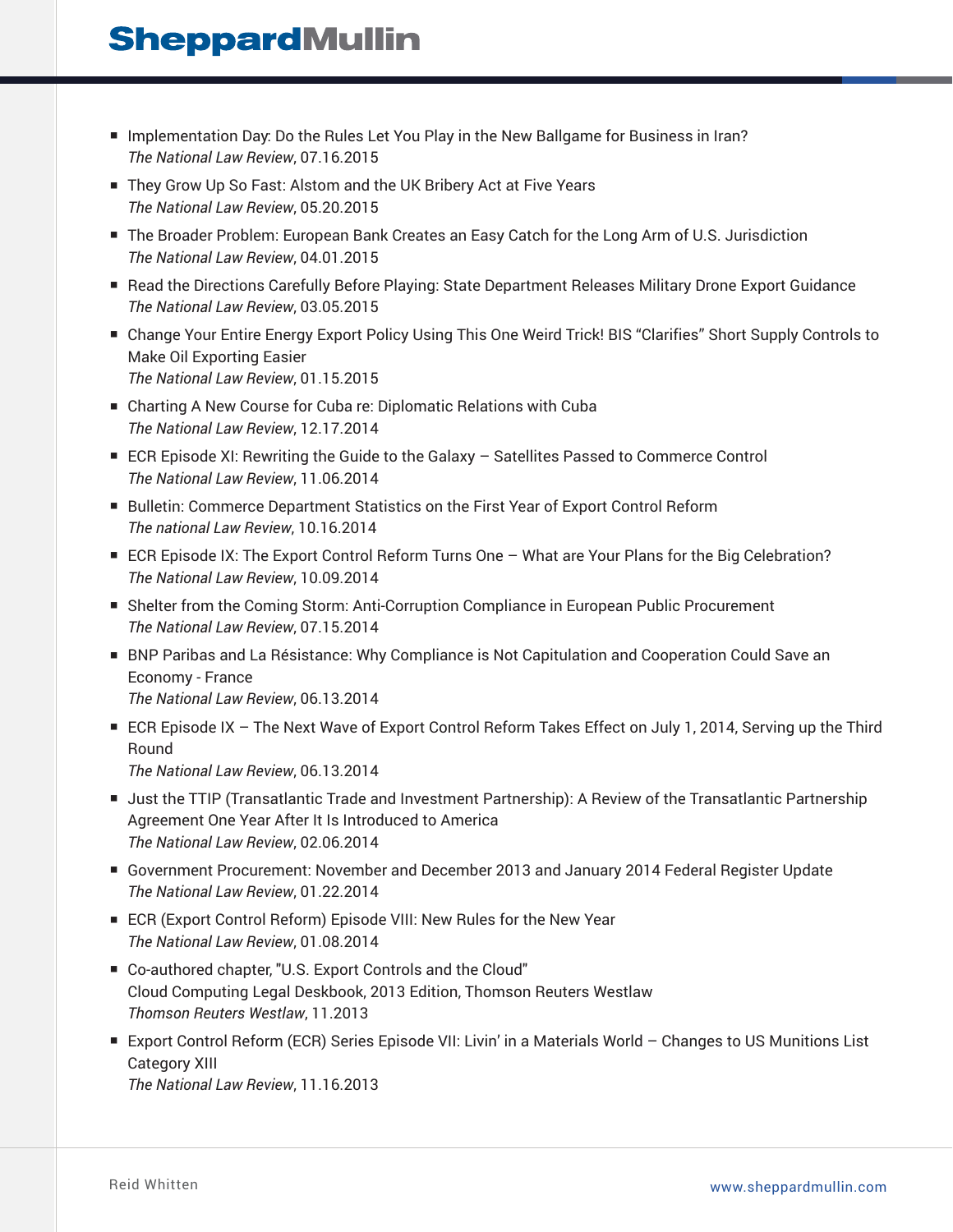- Export Control Reform (ECR) Series Episode V: Revisions to Naval Vessel and Military Vehicle Controls A Regulatory Sea (and Land) Change *The National Law Review*, 09.07.2013
- What Export Control Reform Means for You: Let Us Cl-EAR Up Changes to the International Traffic in Arms Regulations (ITAR) – Episode II: The First Change – Reevaluating your ITAR Aircraft Parts *The National Law Review*, 07.12.2013
- What Export Control Reform Means for You: Let Us CI-EAR Up Changes to the International Traffic in Arms Regulations (ITAR) – Episode I: The Basics – Five Points to Remember about Export Control Reform *The National Law Review*, 07.12.2013
- \$8 Million Penalty for Weak International Traffic in Arms Regulations (ITAR) Compliance: How the Price of Maintenance Beats the Cost of Repair *The National Law Review*, 05.08.2013
- The Race For Riches In US-EU Trade Begins *Law360*, 04.18.2013
- Is China Getting Serious or Redirecting Responsibility? New guidance on Chinese Anti-Bribery Enforcement *The National Law Review*, 02.18.2013
- Things we need to be aware of when investing in Myanmar *The Korea Herald*, 02.06.2013
- "Loosening Satellite Export Controls" *Law360*, 05.04.2012
- "Early Steps Toward a Streamlined Export Control System" *WorldECR*, 12.22.2011
- "Taking Early Steps Toward Streamlined Export Control" *Law360*, 11.29.2011
- Prison Time and Export Controls: University Professor's Case Illustrates Dangers of Ignoring Export **Compliance** *The National Law Review*, 10.29.2011
- Mind Your Own Businesses: UK Court Decision May Signal Pushback On Extraterritorial Enforcement of US Trade Laws *The National Law Review*, 10.26.2011
- California and Florida Lead Trend of New State-Level Iran Sanctions *The National Law Review*, 06.19.2011
- Federal Judge Upholds DOJ's Expansive Application Of FCPA *The National Law Review*, 05.13.2011

## Television Commentary

- "Iran Captures UK Vessel," *Sky Business News*, July 22, 2019
- "Huawei Blocked," *Sky Business News*, May 20, 2019
- "U.S. Crackdown on Huawei," UK National News, May 20, 2019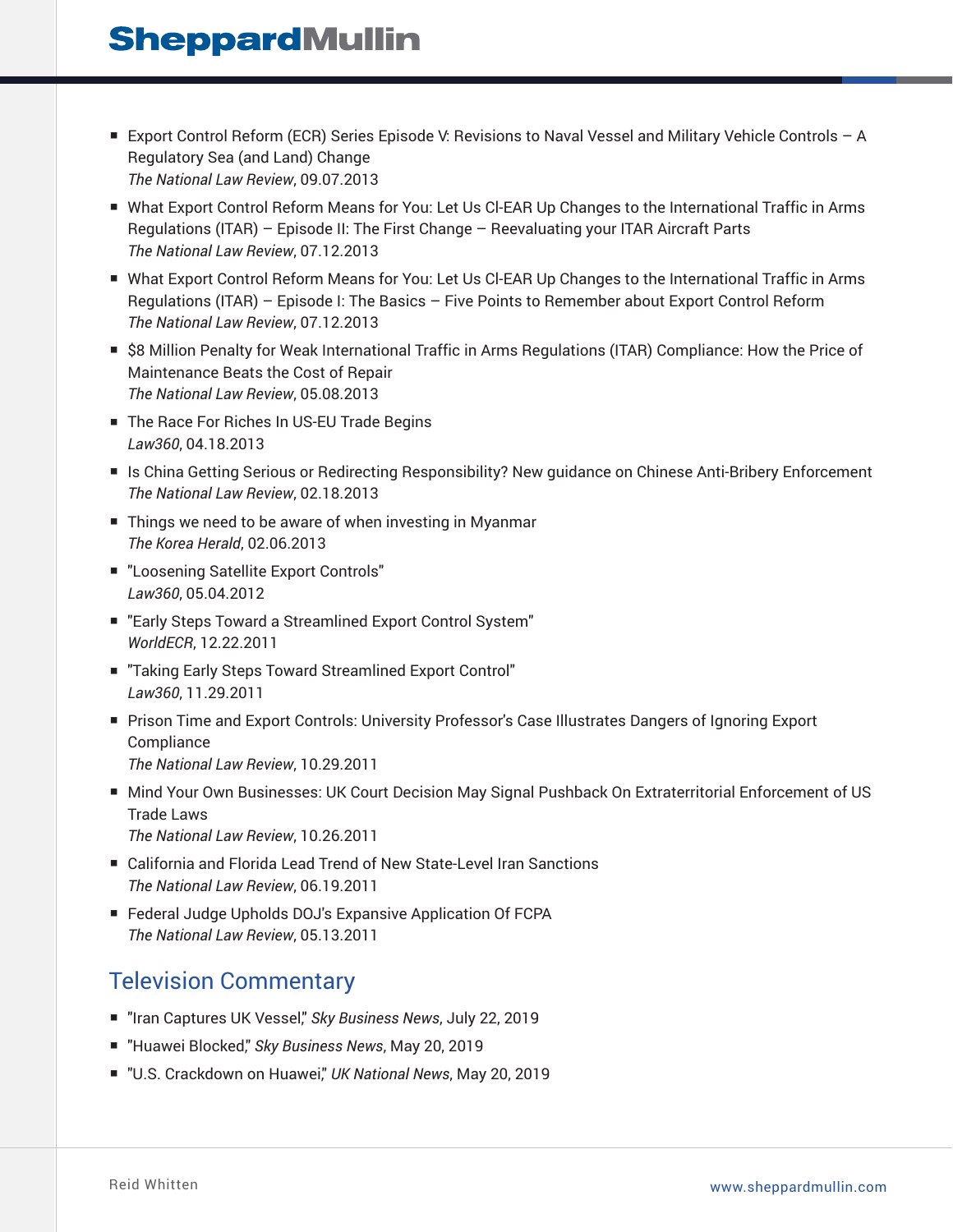■ "North Korea Sanctions," *Sky Business News*, June 12, 2018

### Books

- Author, World Encryption Controls, WorldECR, March 1, 2021
- Editor and Lead Author, The CFIUS Book: Second Edition, WorldECR, May 1, 2020
- Editor and Lead Author, *The CFIUS Book*, WorldECR, December 1, 2018

### Blog Posts

#### **Antitrust Law Blog**

■ "Top 12 EU Legal Developments to Watch in 2017," January 23, 2017

#### **Blockchain and Cryptocurrency: Law of the Ledger**

■ "Money Laundering and High-Value Art: Treasury's Study Discusses Financial Crimes and NFTs ," March 2, 2022

#### **Cannabis Law Blog**

■ "Clearing the Air: FinCEN Guidance May Help Banks Find Their Way in the Field of Hemp Financing," July 17, 2020

#### **FCC Law Blog**

- "UPDATE: National Security Meets Teenage Dance Battles: U.S. Increases Pressure on ByteDance Sale of TikTok," August 17, 2020
- "FIRRMA Takes Form as CFIUS Enacts a New Pilot Program Targeting 'Critical Technologies'," October 11, 2018
- "Expanding CFIUS: New Law Strengthens And Slows Investment Review," August 17,2018

#### **FDA Law Blog**

■ "Personal Protective Equipment & Ventilators: How FDA Is Increasing Supply for the US Healthcare System," March 30, 2020

#### **Fintech Blog**

■ "Treasury's Study Discusses Financial Crimes and NFTs," February 23, 2022

#### **French Desk Blog**

- "USTR Suspends Tariffs on Certain French Luxury Goods: A Potential Shift in Trade Talks," January 27, 2021
- "Reform of Foreign Investment in the U.S.: France and Other Allied Countries Might be Exempt," July 13, 2018

#### **Global Trade Law Blog**

- "Introduction of internet-related Russia trade sanctions in the UK," June 9, 2022
- "President Biden Suspends AD/CVD Duties on Solar Cells and Modules from Cambodia, Malaysia, Thailand, and Vietnam," June 9, 2022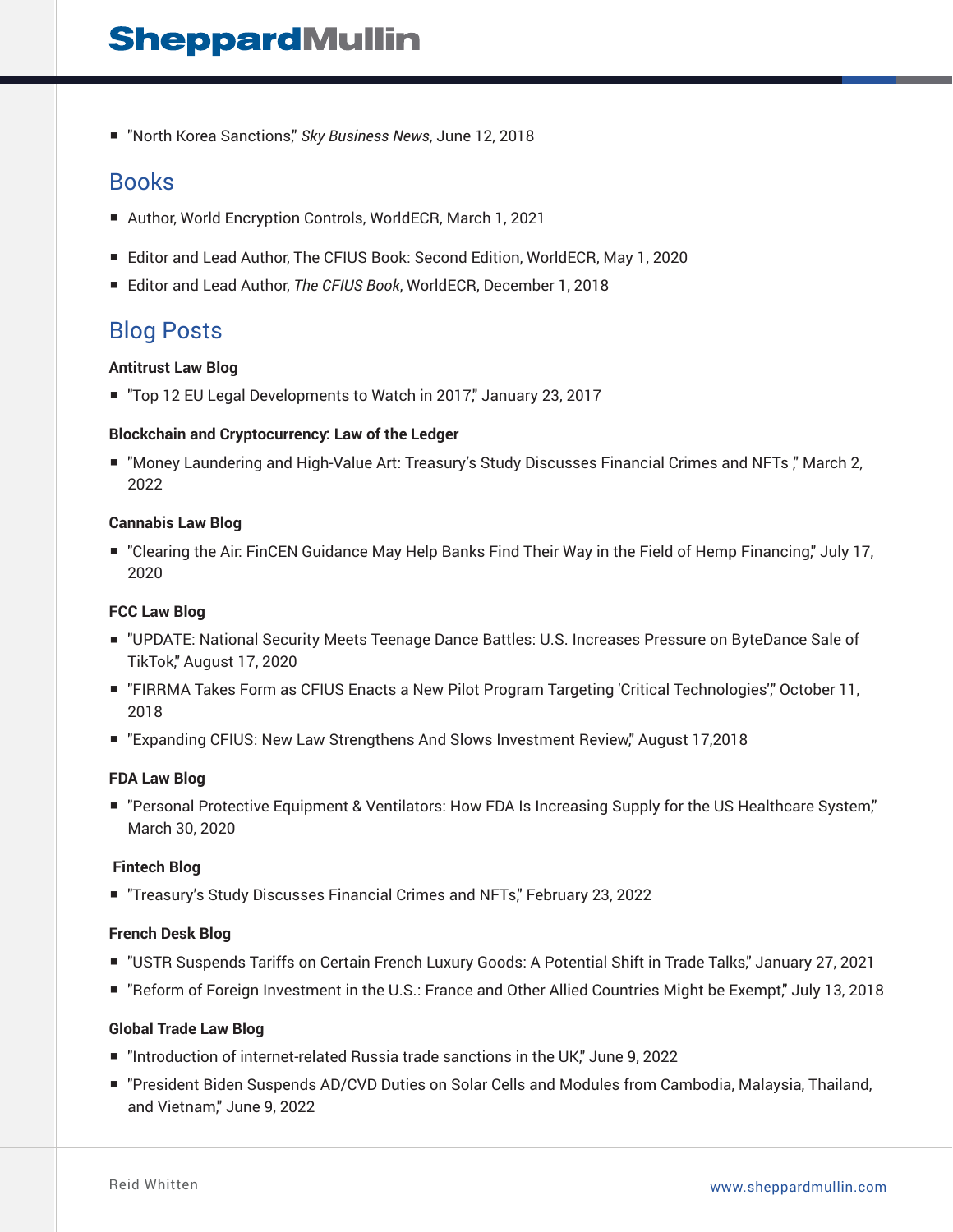- "The Crypto Enthusiast and The Regulator: What OFAC is, Could Be, and Should Be Doing to Regulate CryptoCurrencies," June 3, 2022
- "Additional Import and Export Restrictions in Response to Russia's Aggression in Ukraine," April 13, 2022
- "U.S. and Allies Impose Additional Severe Costs on Russia for Atrocities in Ukraine," April 6, 2022
- "Crypto and Russia Sanctions: A Primer and Survival Guide For Crypto Companies," March 17, 2022
- "U.S., UK and EU Sanctions Over the Donetsk People's Republic (DNR) and Luhansk People's Republic (LNR) Regions of Ukraine," February 25, 2022
- "Russian Risk: Transactions with Russian Banks and Exports to Russia Create Greatest Exposure Under New EU and UK Ukraine-Related Sanctions," February 25, 2022
- "Russian Risk: Transactions with Russian Banks and Exports to Russia Create Greatest Exposure Under New U.S. Ukraine-Related Sanctions," February 25, 2022
- "U.S., UK and EU Sanctions Over Putin's Recognition of Breakaway Ukraine Regions," February 22, 2022
- "EU Bans Whitening Food additive E171 as of January 1, 2022," December 21, 2021
- "A Ruble Without a Cause: What Economic Sanctions on Russia May Mean for Your Business and Global Finance," December 15, 2021
- "Does Your Trade Policy Support Your Company's Values?" October 8, 2021
- "Clean Energy's Messy Problem II: The Solar Industry, Its Suppliers, and the Complex Task of Combatting Forced Labor," August 12, 2021
- "Clean Energy's Messy Problem: The Solar Industry, the U.S. Government, and the Complex Task of Combatting Forced Labor," July 23, 2021
- "Anti-Forced Labor Measures Turn Up the Heat on Chinese Solar Equipment Suppliers," June 25, 2021
- "Counterpunch: China Adopts Landmark Anti-Sanctions Statute to Stop U.S. Sanctions Effects Overseas," June 23, 2021
- "Looking Ahead on China: Engaging in Strategic Compliance through Geopolitical Analysis," June 10, 2021
- "President Biden Issues a New…ish Ban on Certain Chinese Investments," June 10, 2021
- "CFIUK Comes to Life: The National Security and Investment Act 2021," May 20, 2021
- "U.S. Imposes Sanctions Measures Targeting Myanmar Military Government," March 11, 2021
- "CFIUK: The United Kingdom Introduces a New Mechanism for Foreign Direct Investment Screening," December 17, 2020
- "The Next Four Years in International Business," December 16, 2020
- "The Next Four Years of FCPA Enforcement: What to Expect From the Biden Administration," November 19, 2020
- "Lend Me Your EARs: CFIUS Makes Export Controls a Trigger for Mandatory Filings," October 14, 2020
- "CFIUK? The UK Brings Heavier Scrutiny to Its Foreign Investment Reviews," October 14, 2020
- "Certainties and Uncertainties Under China's New Unreliable Entity List," September 22, 2020
- "Executive Orders on Pause: WeChat and TikTok Bans Temporarily Suspended," September 21, 2020
- "China Expands Technology Export Controls: Fighting back on TikTok and Putting Your R&D at Risk," September 2, 2020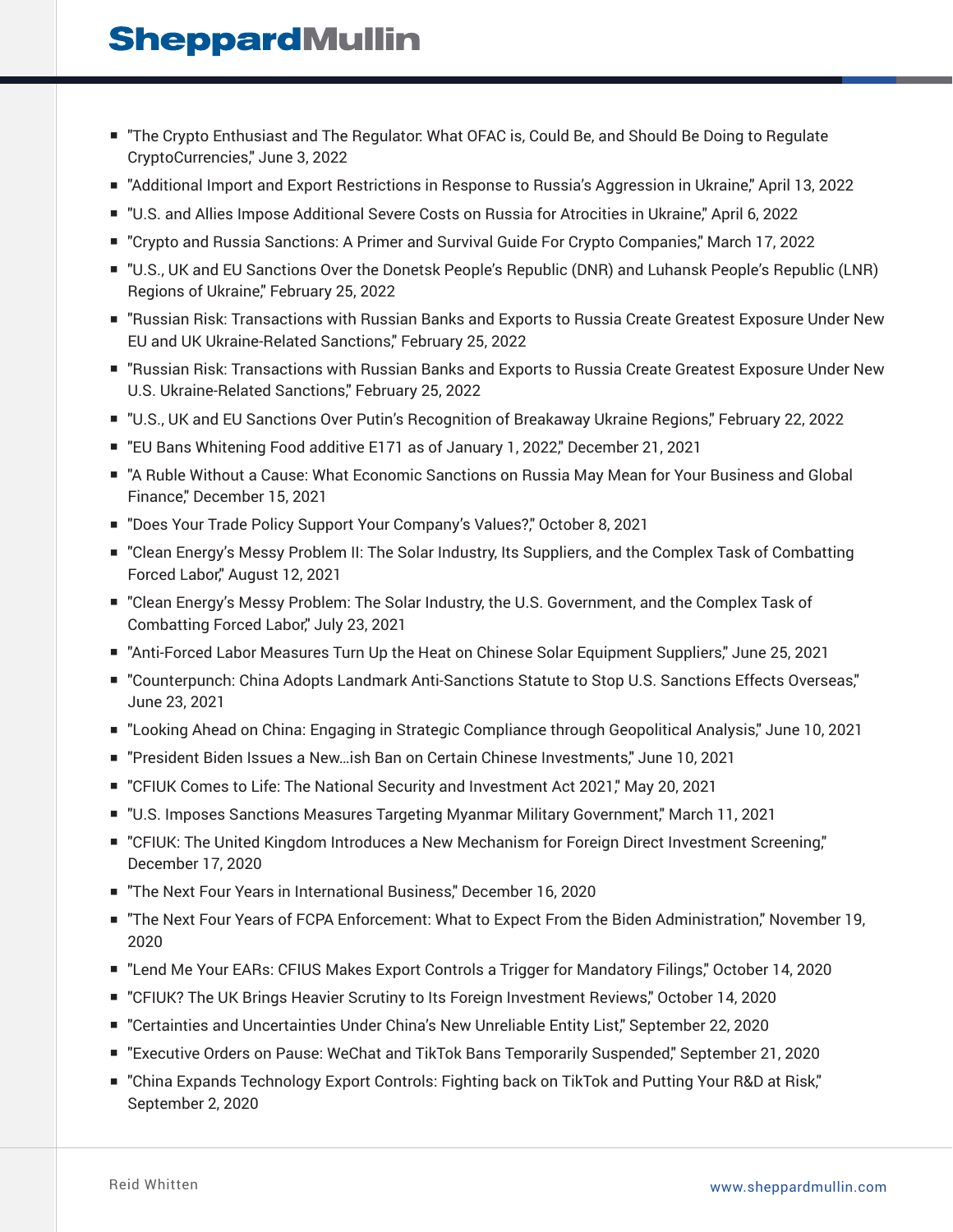- "Export Control HR Pitfalls To Avoid When Hiring," September 2, 2020
- "A Trade War on Two Fronts: U.S. Considers More Tariffs on European Goods," July 2, 2020
- "CFIUS UPDATE ISSUE Well I Do Declare: Mandatory Declarations Everywhere," May 29, 2020
- "CFIUS UPDATE ISSUE CFIUS Scrutiny in Biotech: The Ekso Case and the Eye of the Terminator," May 29, 2020
- "Huawei Whack-A-Mole: The U.S. Takes Another Swing at the Chinese Semiconductor Industry," May 19, 2020
- "Sick without Symptoms: How Multi-Million Dollar Customs Issues are Ailing U.S. Companies Without Warning," May 6, 2020
- "UPDATED: China Trade War Scorecard: Keeping Track of Tariffs," January 16, 2020
- "Chasing Huawei: BIS May Change the Rules of the Game to Target One Player," December 18, 2019
- "CFIUS Proposes Rules to Implement FIRRMA," September 20, 2019
- "A Chinese Export License to Get a Smart Phone? Tech-Tonic Changes in World Export Controls," August 19, 2019
- "China Trade War Scorecard: Keeping Track of Tariffs," August 19, 2019
- "Hua-Wait a Minute: Entity Designation Affects Non-U.S. Manufacturers' Exports to China Tech Giant," May 21, 2019
- "INTERNATIONAL TECH INVESTMENT ISSUE Threats to Technology Investment from Global Politics: How to Succeed as Borders Tighten," April 10, 2019
- "INTERNATIONAL TECH INVESTMENT ISSUE Investments With Borders: CFIUS-Style Foreign Investment Review Goes Global," April 10, 2019
- "INTERNATIONAL TECH INVESTMENT ISSUE A Wave of Export Regulation to Hit US Technologies," April 10, 2019
- "Clear for More Takeoffs: Now is the Time to Have Your Voice Heard on New Satellite and Launch Regulations," March 19, 2019
- "The New Suits of Havana: How Non-U.S. Companies May Soon Be Sued for Their Business in Cuba," March 19, 2019
- "Comment Deadline Extended: Export Controls on Emerging Technologies," December 11, 2018
- "The Little Regulation That Will Make a Big Change in How You Do Business: Department of Commerce to Establish New Export Controls on Emerging Technologies," November 19, 2018
- "CLIENT ALERT: Iran Sanctions Are Back On: Can Business Continue?" November 5, 2018
- "Expanding CFIUS: New Law Strengthens And Slows Investment Review," August 17, 2018
- "Life in the Fast Lane: CFIUS-Free Investments, if You're From the Right Country," August 7, 2018
- "Of Course You Know, This Means War: A Strategic Update on the Trump Trade War," August 7, 2018
- "Stuck in the Middle With You: EU Blocking Statutes, Iran Sanctions, and the Thousands of Businesses Caught In Between," August 7, 2018
- "On FIRRMA Ground: Congress to Restrict Foreign Investment and Expand Export Controls," June 28, 2018
- "Your Way-Too-Early Guide to North Korean Investment: Big Opportunities, Big Risks, and the Regulatory Guidance to Identify Both," June 7, 2018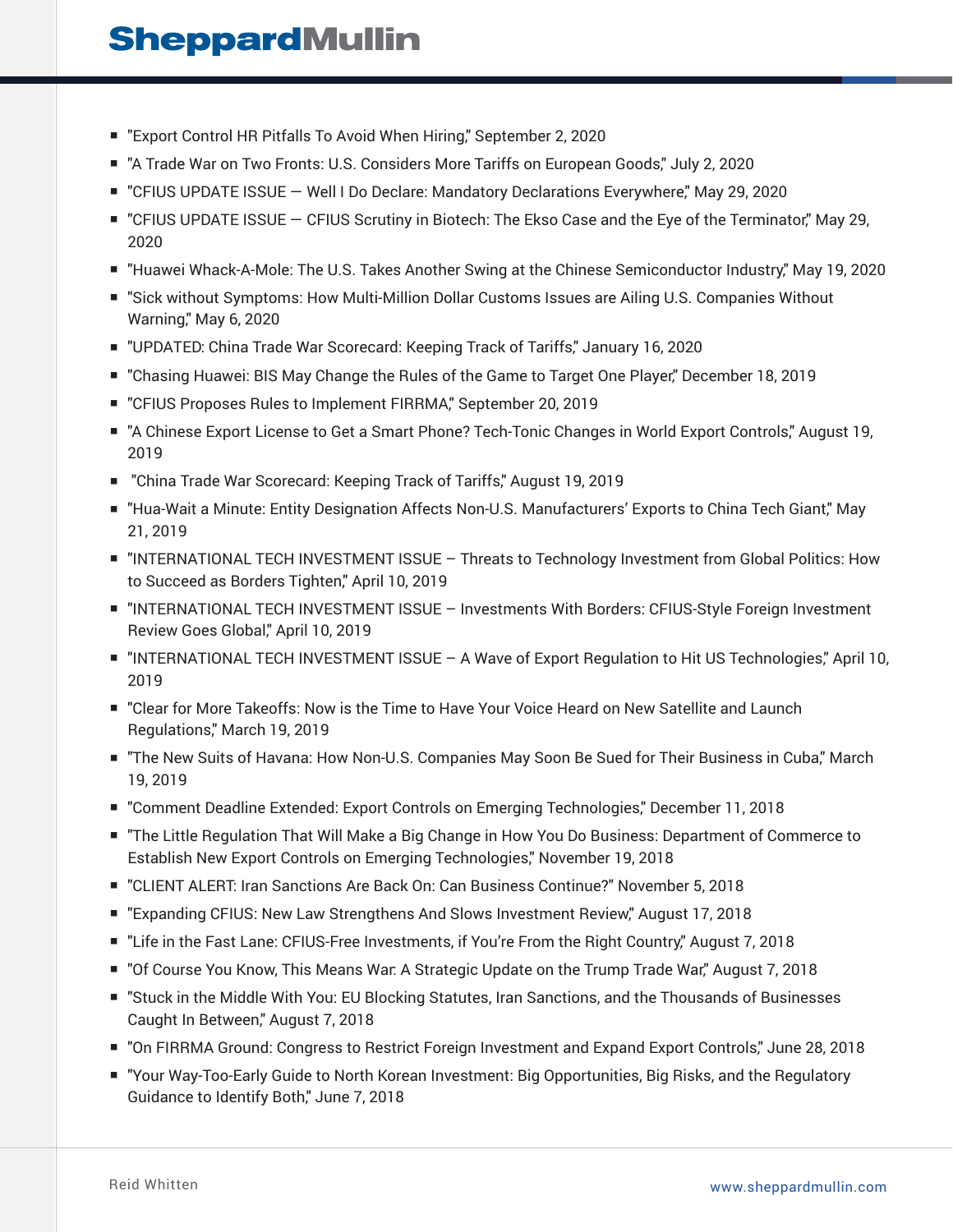- "Client Alert: Iran Sanctions Return," May 11, 2018
- "The Great Wall Against China: Washington's Barriers to a Wave of Capital from the Far East," April 12, 2018
- "Chips on Their Shoulders: CFIUS Intervenes in Broadcom's Hostile Takeover Bid for Qualcomm," March 8, 2018
- "Lurches, Leaps, Feints, and Flops: Movements Without Motion in Russian Sanctions Policy," February 8, 2017
- "2018 EU Trade, Regulatory and Competition Trends," February 8, 2018
- "Seeking foreign investors for your tech startup? Congress says, "'not so fast."' January 10, 2018
- "In-fo' a CFIUS Review: The Expanding Power of CFIUS through Data Security Scrutiny," January 10, 2018
- "The Waiting Game: When, Why, and How to File with CFIUS in a New Era of Investment Scrutiny," December 12, 2017
- "The Future of CFIUS: Perhaps Not So Happy a New Year," December 12, 2017
- "CFIUS for Europe? New Screening of Foreign Direct Investments in Europe," December 12, 2017
- "Today, President Trump Decertified the Iran Deal and Announced Tougher Sanctions on Iran," October 13, 2017
- "Growing Pains for Expanding Tech Companies: Uber Investigated for FCPA Violations," September 14, 2017
- Munitions List: When Guns Come Off of the ITAR" rel="noopener noreferrer" href="http://www. globaltradelawblog.com/2017/09/14/guns-off-itar/">"The United States Munitions List: When Guns Come Off of the ITAR," September 14, 2017
- "Section 301: The Trade Law You May Not Know Well that Could Shock Industries," August 17, 2017
- "One Year From Now, You May Be Out of Iran: Trump Administration Policy and the Timeline for Snapback," August 1, 2017
- "In the Chaos of (Trade) War, Where Does Your Company Find Peace?" August 1, 2017
- "Dinner Table Conversation: How an Offhand Comment May Signal a Shift in the Global Trade of Semiconductors," June 22, 2017
- "Oh, Hadn't You Heard? You're Violating French Law Right Now! France Gets *Serieuse* about Anti-Corruption," June 22, 2017
- "Predicting the Unpredictable: Foreign Investment Under the Trump Administration," March 15, 2017
- "The Undoing Project Why NAFTA Can't be Undone, but Can be Re-Done," January 13, 2017
- "The Table Flip: Trump, the Iran Nuclear Deal, and American Business," December 7, 2016
- "Those Three Little Words: OFAC's Subtle Language Shift Could Create Sweeping Change on Iran Investment," October 10, 2016
- "Layover in Tehran: United States Authorizes Carriers to Land Civil Aircraft in Iran," August 17, 2016
- "The Morning After: Waking up to Brexit and Its Impact on Your Business," June 24, 2016
- "Flying the Too-Friendly Skies? Europe Opens Routes for Sanctioned Iran Airline," June 9, 2016
- "New Business Opportunities in Iran! But Who Will Be Your Banker? Non-U.S. Banks Hesitant to Process Lawful Iran Transactions…and for Good Reason," April 20, 2016
- "The Day of North Korea Sanctions: the UN Imposes the Toughest North Korea Sanctions Yet While OFAC and State Designate More North Korean Entities," March 3, 2016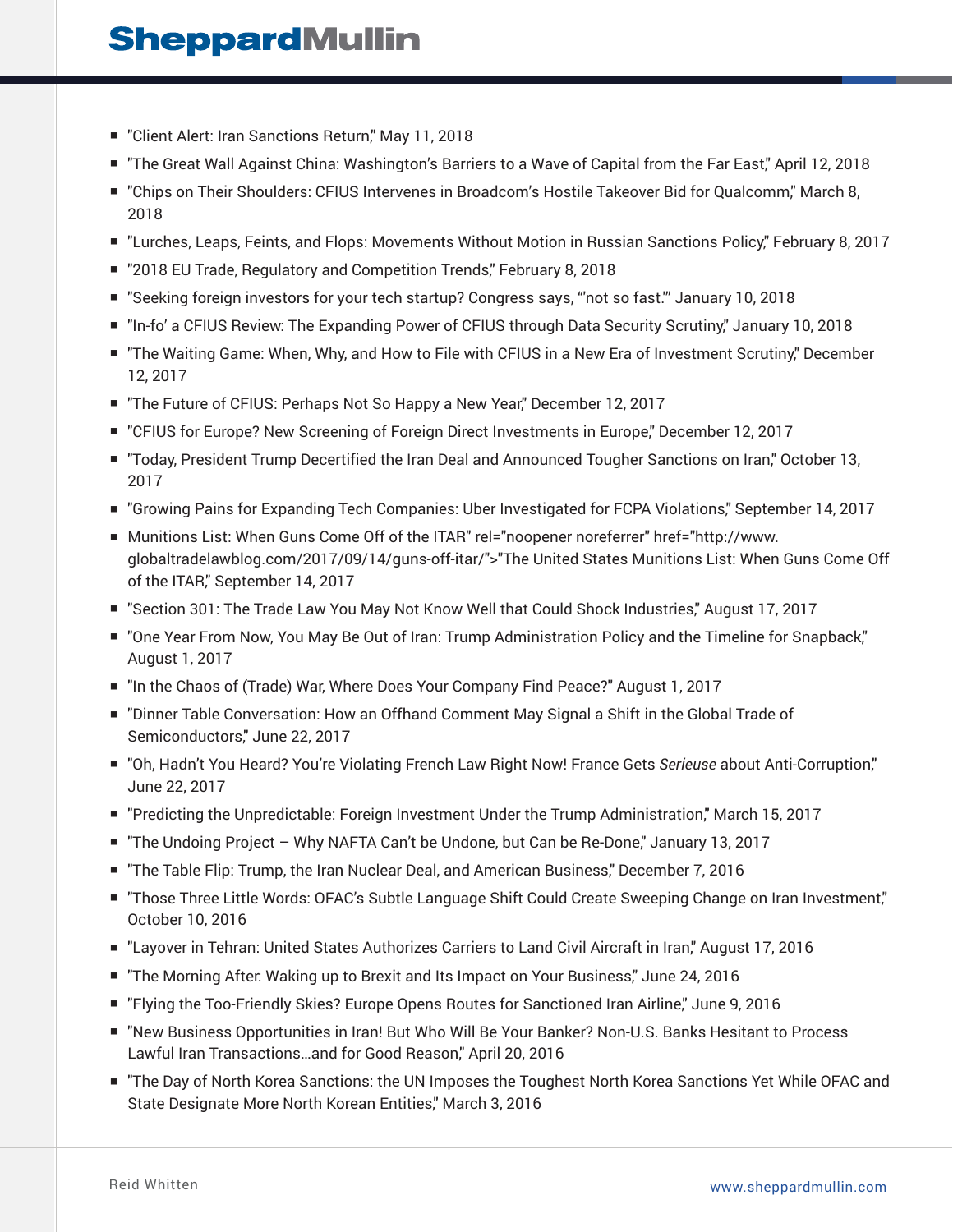- "EU-US Privacy Shield: Brace Yourself . . . or Maybe Not," March 3, 2016
- "US and EU Iran Sanctions Lifted: How to Proceed in the Aviation Sector?" January 20, 2016
- "Airplanes, Pistachios, and a New Burger Joint in Tehran: What Changes for the United States Under Lighter Iran Sanctions," January 20, 2016
- "The Trans Pacific Partnership and the Auto Industry: Will Six Thousand Pages Pave the Way for Increased Exports?" November 12, 2015
- "Keep Your Frenemies Close: Proposed China Sanctions and the Price of Escalation," September 17, 2015
- "Implementation Day: Do the Rules Let You Play in the New Ballgame for Business in Iran?" July 16, 2015
- "The Broader Problem: European Bank Creates an Easy Catch for the Long Arm of U.S. Jurisdiction," April 1, 2015
- "Read the Directions Carefully Before Playing: State Department Releases Military Drone Export Guidance," March 5, 2015
- "Change Your Entire Energy Export Policy Using This One Weird Trick! BIS "Clarifies" Short Supply Controls to Make Oil Exporting Easier," January 15, 2015
- "A New Latitude: Charting a Course for Cuba," December 17, 2014
- "Military Electronics Export Reform: Let the Chips Fall Where They May," December 4, 2014
- "ECR Episode XI: Rewriting the Guide to the Galaxy Satellites Passed to Commerce Control," November 6, 2014
- "Bulletin: Commerce Department Statistics on the First Year of Export Control Reform," October 16, 2014
- "ECR Episode IX: The Export Control Reform Turns One What are Your Plans for the Big Celebration?" October 9, 2014
- "Shelter from the Coming Storm: Anti-Corruption Compliance in European Public Procurement," July 15, 2014
- "BNP Paribas and La Résistance: Why Compliance is not Capitulation and Cooperation Could Save an Economy," June 12, 2014
- "ECR Episode IX Serving up the Third Round: The Next Wave of Export Control Reform Takes Effect on July 1, 2014," June 12, 2014
- "Just the TTIP: A Review of the Transatlantic Partnership Agreement One Year After It Is Introduced to America," February 6, 2014
- "ECR Episode VIII: New Rules for the New Year," January 8, 2014
- "ECR Series Episode VII: Livin' in a Materials World Changes to USML Category XIII," November 13, 2013
- "ECR Series Episode V: Revisions to Naval Vessel and Military Vehicle Controls A Regulatory Sea (and Land) Change," September 5, 2013
- "Export Control Reform Series Episode I: The Basics Five Points to Remember about Export Control Reform," July 11, 2013
- "Export Control Reform Series Episode II: The First Change Reevaluating your ITAR Aircraft Parts," July 11, 2013
- "\$8 Million Penalty for Weak ITAR Compliance: How the Price of Maintenance Beats the Cost of Repair," May 7, 2013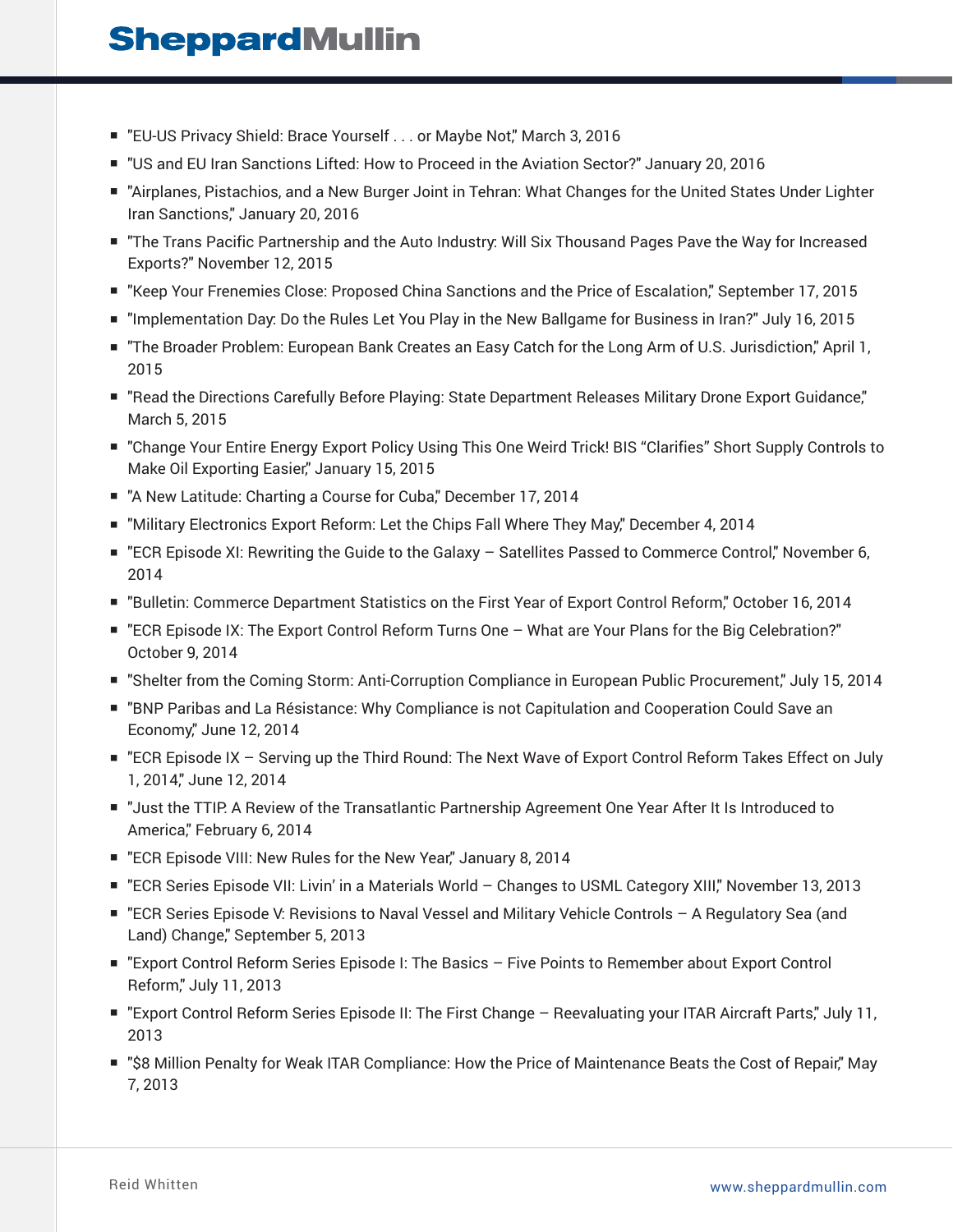- "Gentlemen, Start Your Engines: The Race for Riches in U.S.–EU Trade Begins with a Mandate from the European Commission," April 2, 2013
- "Streamlining the System: More Baby Steps Toward Reducing Export Compliance Burdens," April 2, 2013
- "Pay Attention to the Man Behind the Curtain: The Mysterious Methods to CFIUS Approval," March 8, 2013
- "Is China Getting Serious or Redirecting Responsibility? New quidance on Chinese Anti-Bribery Enforcement," February 14, 2013
- "Foreign Investment in Burma: Resolutions for Business in a Very New Year," January 9, 2013
- "Stumbling Block or Stepping Stone? Companies Face the Choice: Trip Over the SEC's New Reporting Requirements or Use them to Launch Strong and Effective Compliance Measures," September 27, 2012
- "OFAC Authorizes the Exportation of Financial Services to and New Investment in Myanmar," August 17, 2012
- "ALERT Changes Coming to Europe's Dual-Use Export Regulations," July 11, 2012
- "OFAC's (Very) Long Arm: GAM Settlement May Illustrate the ITR's Expanding Reach," June 7, 2012
- "A Man Overboard Will Not Sink the Ship: How Robust FCPA Compliance Can Keep a Company Out of Hot Water Even When An Executive is Neck Deep," May 1, 2012
- "Proposed Easing of Satellite Export Controls Could Benefit U.S. Satellite Industry," May 1, 2012
- "On The List, Off The Menu: How 5 Major ITAR Shippers Disappeared," March 14, 2012
- "Risk Mitigation and the Jolly Roger: The Multinational Regulatory Compliance Challenges of Fighting Pirates," February 21, 2012
- "Even the Bagman: Foreign Agent Sentenced to Thirty Month Prison Term for FCPA Violations," January 17, 2012

#### **Government Contracts, Investigations & International Trade Blog**

- "Government Procurement: November and December 2013 and January 2014 Federal Register Update," January 21, 2014
- "Aiming for a Moving Target: Bad and Good News on Changing Iran Sanctions," December 9, 2011
- "Early Steps Toward a Streamlined Export Control System: Proposed Changes to the ITAR and EAR," November 16, 2011
- "Mind Your Own Businesses: UK Court Decision May Signal Pushback On Extraterritorial Enforcement of US Trade Laws," October 24, 2011
- "Prison Time and Export Controls: University Professor's Case Illustrates Dangers of Ignoring Export Compliance," October 24, 2011
- "Syria Update: Significant New Sanctions Imposed," September 19, 2011
- "California and Florida Lead Trend of New State-Level Iran Sanctions," June 16, 2011
- "Federal Judge Upholds DOJ's Expansive Application Of FCPA," May 10, 2011

#### **Organizational Integrity Group Blog**

■ "Open Research, Foreign Finance, and a University's Mission," June 14, 2021

#### **U.S. Legal Insights for Korean Businesses Blog**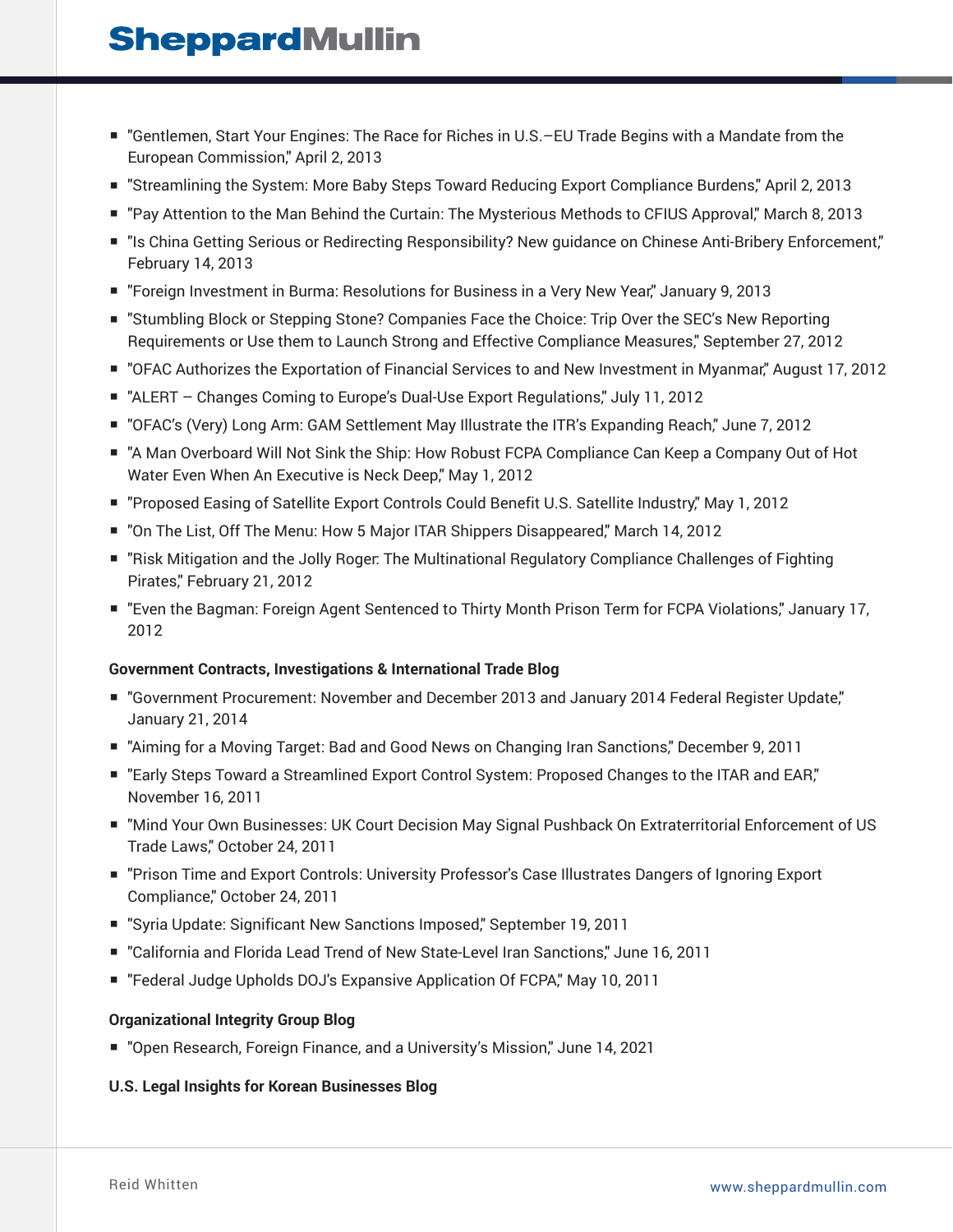■ "Coal Hard Facts: North Korea Sanctions Remain in Place and Remain a Risk," August 9, 2018

### **Books**

The CFIUS Book: Second Edition 05.2020

### Media Mentions

Russian invasion thrusts crypto into spotlight *The Hill*, 03.31.2022

Russia becomes the most sanctioned country in the world *TRTWorld*, 03.30.2022

Ukraine invasion: What sanctions are different countries around the world imposing on Russia and will they work? *Sky News*, 03.02.2022

What sanctions can the UK and the West impose on Russia? *The Times UK*, 02.24.2022

Breaking News: Ukraine Crisis *CGTN TV London*, 02.23.2022

Russia-Ukraine tensions: Can Moscow withstand more sanctions? *Sky News*, 02.22.2022

Efforts underway to extend CFIUS's reach in 2022 – analysis *Dealreporter*, 12.23.2021

U.S. Walks Back on 25 Percent Tariff Slated to Apply to \$1.3 Billion in French Handbags, Cosmetics *The Fashion Law*, 01.08.2021

Varian/Siemens prep CFIUS filing, unusual merger provisions suggest buyer's uncertainty *Dealreporter*, 08.17.2020

More Uncertainty, Less Storage Space Following Brexit Extension *Corporate Counsel*, 04.24.2019

Need a second opinion? *WorldECR*, 02.2019

CFIUS Backlog Will Only Worsen As Shutdown Carries On *Law360*, 01.15.2019

Chinese tech investors flee Silicon Valley as Trump tightens scrutiny *Reuters*, 01.06.2019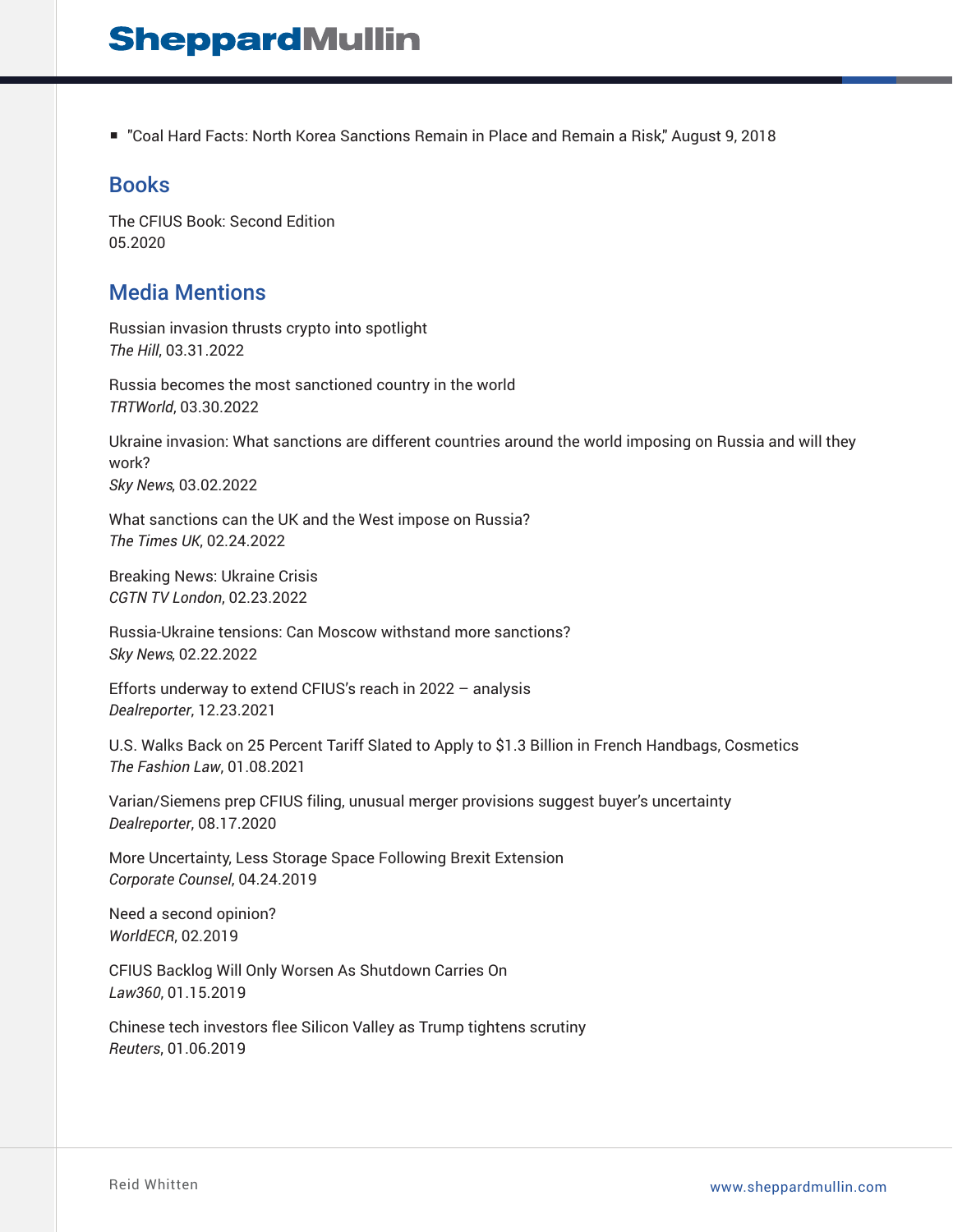Companies Aren't Commenting on Future of Tech Export Controls: Why Not? *Corporate Counsel*, 01.02.2019

Justice pénale : entreprises, dirigeants, salariés, tous concernés, tous complices? *Les Echos*, 07.10.2018

Congress Seen Adding Clarity to Tricky Path for Foreign Deals *Bloomberg Law*, 07.02.2018

2018 Singapore Summit *Sky News*, 06.12.2018

2018 EU Competition & Regulatory Trends *Sheppard Mullin EU Competition Alert*, 01.24.2018

Factbox: What are the rules Airbus admits to breaking in U.S.? *Reuters*, 10.31.2017

EU unveils plans for scaled-down public prosecutor's office *Global Investigations Review*, 03.10.2017

### Speaking Engagements

- Co-Presenter, "Fundamental Challenges: Trade Compliance in University and Research Setting," WorldECR, November 18, 2021
- Co-Presenter, "Establish Your U.S. Compliance System: A Strategic View from China and the United States," China Intellectual Property Magazine, October 21, 2021
- "Briefing: Key Changes in EU AML and US Sanction Regimes," Bird & Bird Program on Anti-Money Laundering and U.S. Sanctions, London, September, 2018
- "Foreign Corrupt Practices Act," In-House Counsel Forum, Seoul, November, 2016
- "Inside Washington: Law, Development and Diplomacy," ABA-UNDP International Legal Resource Center (ILRC), July 24, 2013
- Panelist, "ITAR and EAR Compliance Review and Investigations: Conducting Internal Audits and Determining Whether to Disclose Potential Violations to Mitigate Penalties," Strafford Webinar, June 26, 2013
- Panel Chair and Moderator, "Navigation without Maps: The Young Lawyer and the New Industry of International Anti-Bribery Compliance and Investigation," ABA International Fall Meeting, October, 2012
- "Pathways to International Law," ABA Section of International Law
- Panelist, George Washington Law School, March 10, 2011
- Panelist, Catholic University, Columbus School of Law, October 18, 2011
- Panelist, University of Baltimore School of Law, November 3, 2011
- Panelist, International Law Student Association-Jessup Competition Finals Conference, March 30, 2012
- Panelist, ABA International Section Spring Meeting, April 17, 2012
- Panelist, ABA International Legal Education Summit, October 19, 2013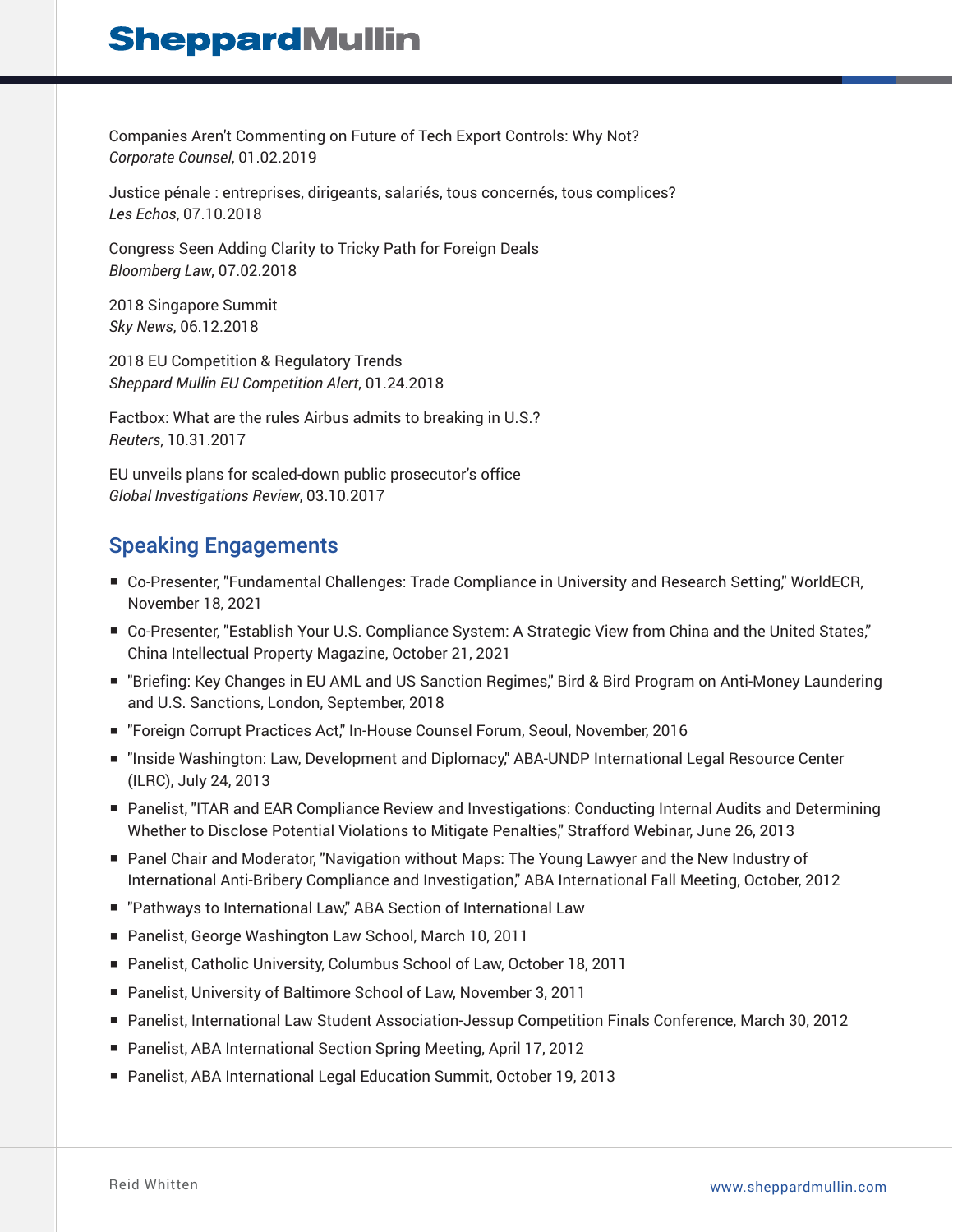### Events

Third Thursday Emerging Company Webinar Series: What the Next Four Years of Trade Regulation will Bring for Emerging Companies Webinar, 12.17.2020

The Next Four Years in International Business: The Road Ahead After the U.S. Election Webinar, 12.03.2020

Invitation to Executive Orders Impacting Use of TikTok and WeChat in the U.S. Webinar, 08.19.2020

Global Compliance and Investigation Essentials Sheppard Mullin San Francisco, 04.30.2019

Defense Exports 2015 Amsterdam, Netherlands, Fall 2015

### Memberships

- Chair, Young Lawyers Division, International Section, American Bar Association
- Member, Barreau de Bruxelles: Liste B The Belgian bar for international lawyers practicing in Brussels
- Appointed Vice-Chair, Law Student, LLM and New Lawyer Outreach Committee, International Law Section, American Bar Association, August 2012 - August 2013
- Member, Europe Committee, International Law Section, American Bar Association
- Member, International Practice Section, Virginia State Bar Association

### Podcasts & Webinars

French Insider Podcast Episode 13: Additional Sanctions Against Russia: What Businesses Need to Know 05.02.2022

Nota Bene Episode 152: The New Era of Government Trade and Market Control with Reid Whitten 11.17.2021

Sheppard Mullin China Monthly IP Seminar – Oct. 2021: Establish Your U.S. Compliance System 10.23.2021

French Insider Podcast Episode 1: What Businesses Should Know About International Trade Policies Under the New Administration with Reid Whitten 06.01.2021

Nota Bene Episode 118: Exploring the International Trade Roadmap Ahead with Scott Maberry and Reid Whitten 03.24.2021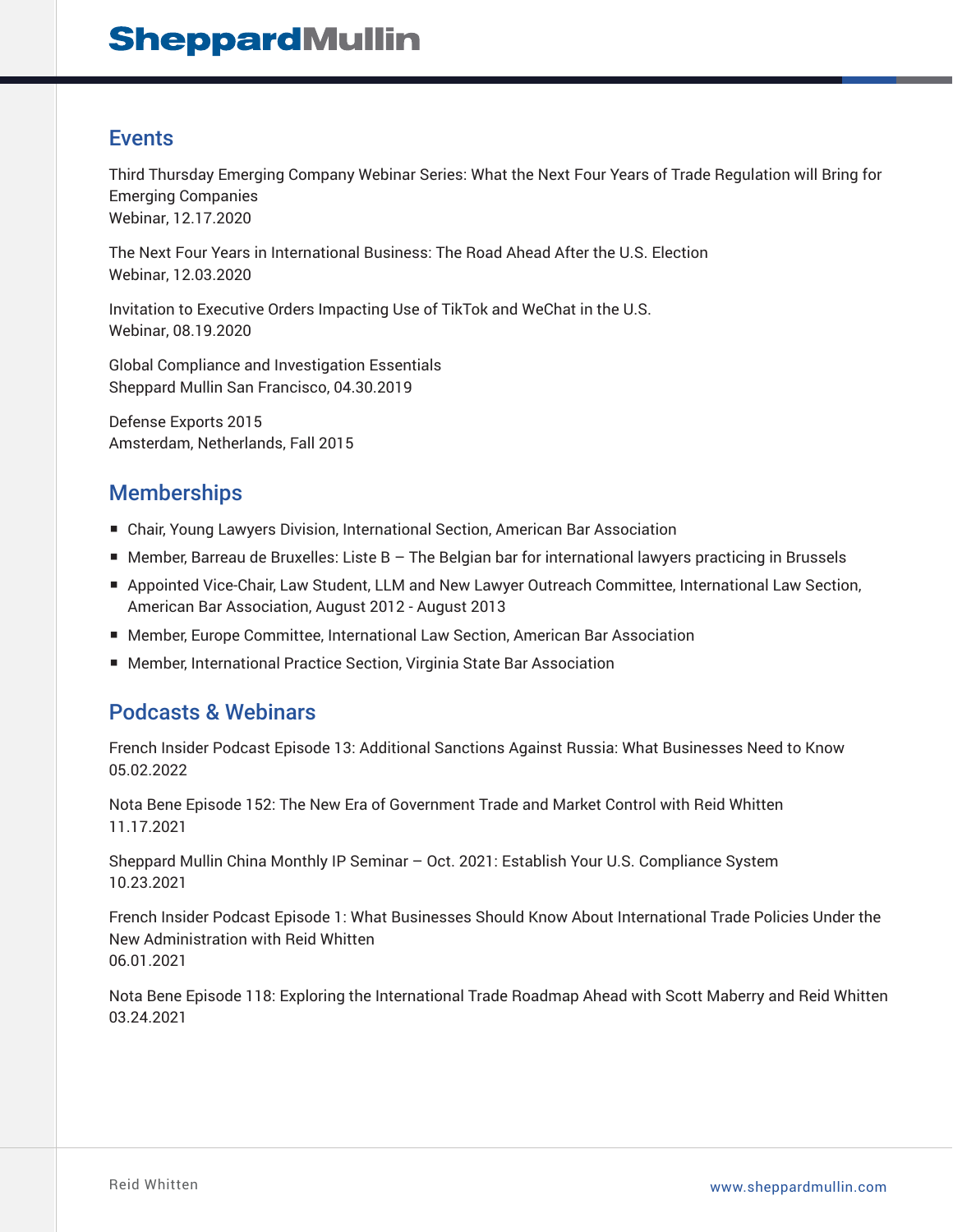Third Thursday Emerging Company Webinar Series: What the Next Four Years of Trade Regulation will Bring for Emerging Companies 12.17.2020

The Next Four Years in International Business: The Road Ahead After the U.S. Election 12.03.2020

Nota Bene Episode 85: Trade Wars - The Rise of Export Controls and the Impact on the Growth of Technology with Reid Whitten 06.10.2020

Nota Bene Episode 62: The Intersection of Emerging Technologies, Foreign Investments, and Export Controls with Reid Whitten 12.11.2019

### **Practices**

International Trade and Investment Exports and Export-Related Controls Sanctions CFIUS: Foreign Investment in the U.S. Foreign Corrupt Practices Act (FCPA) White Collar Defense and Corporate Investigations International Reach France Technology Transactions ESG and Sustainability Français Government Contracts, Investigations & International Trade Korea Organizational Integrity Group Securities Enforcement

### **Industries**

Aerospace & Defense Aviation **Blockchain** Blockchain and Fintech Cannabis